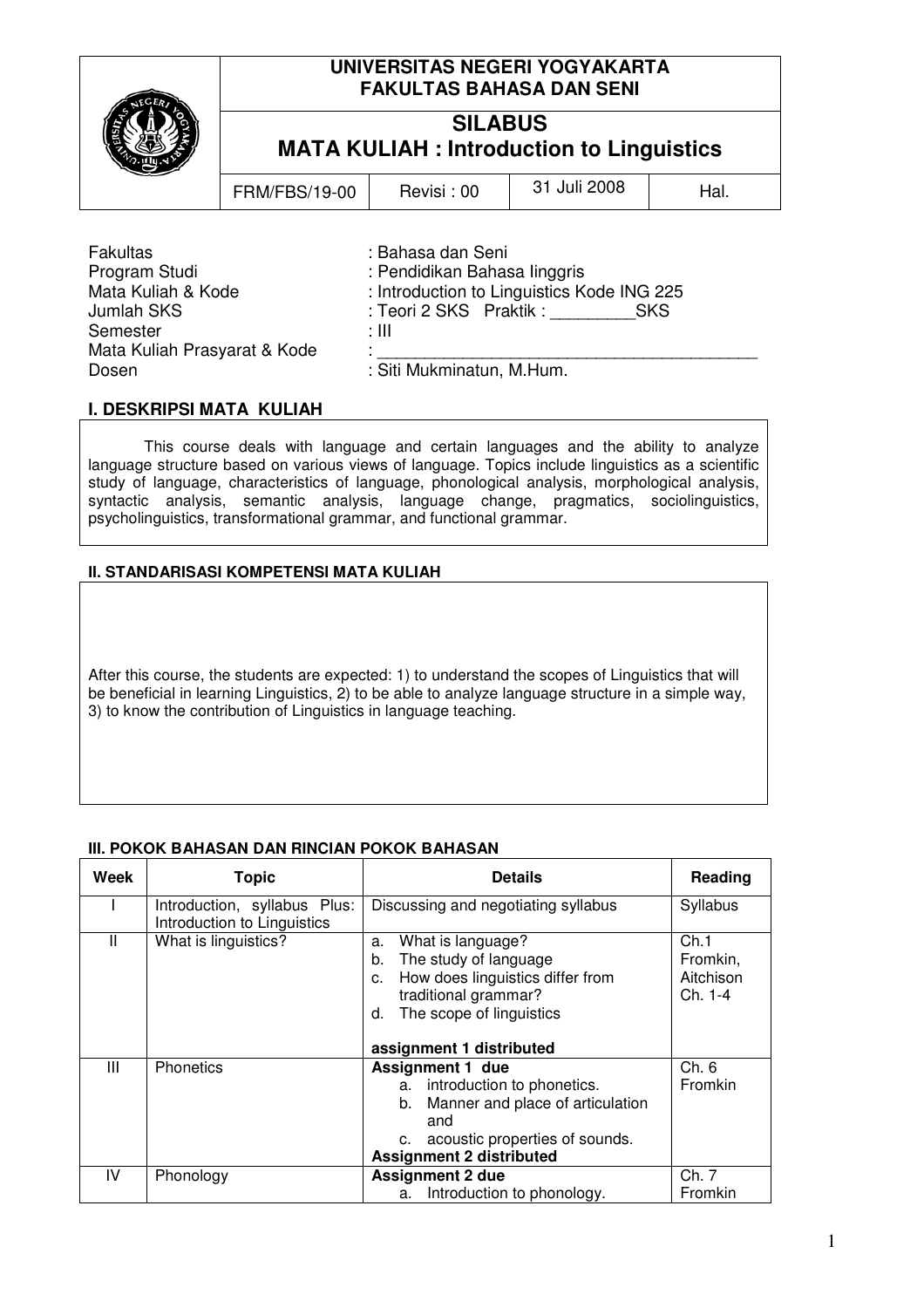

# **UNIVERSITAS NEGERI YOGYAKARTA FAKULTAS BAHASA DAN SENI**

# **SILABUS MATA KULIAH : Introduction to Linguistics**

FRM/FBS/19-00 Revisi : 00 31 Juli 2008 Hal.

|            |                                                                                                         | b. Relation between phonetics and<br>phonology;<br>Complementary distribution.<br>C.<br>Phonemes and allophones.<br>d.<br>Phonological rules.<br>е.                                                                                |                                 |
|------------|---------------------------------------------------------------------------------------------------------|------------------------------------------------------------------------------------------------------------------------------------------------------------------------------------------------------------------------------------|---------------------------------|
|            |                                                                                                         | <b>Assignment 3 distributed</b>                                                                                                                                                                                                    |                                 |
| V          | Morphology                                                                                              | <b>Assignment 3 due</b><br>Introduction to morphology<br>a.<br>Morphemes<br>b.<br>root, base<br>c.<br>Inflectional and derivational affixes<br>d.<br>More morphology<br>е.<br>assignment 4 distributed                             | Ch.3<br>Fromkin                 |
| VI         | Syntax                                                                                                  | <b>Assignment 4 due</b><br>a. Introduction to syntax<br>Syntactic structure<br>b.<br>grammatical and non-grammatical<br>C.<br>sentence<br>phrase structure rules<br>d.<br>transformational rules<br>e.<br>assignment 5 distributed | Ch. 4<br>Fromkin                |
| VII        | <b>Semantics</b>                                                                                        | <b>Assignment 5 due</b><br>Introduction to semantics<br>a.<br>Word meaning<br>b.<br>Phrase & Sentence meaning<br>c.<br><b>Assignment 6 distributed</b>                                                                             | Fromkin,<br>Ch. 5               |
|            | Pragmatics                                                                                              | <b>Assignment 6 due</b><br>cooperative principles<br>а.<br>implicature<br>b.<br>speech acts<br>d.<br>assignment 7 distributed                                                                                                      |                                 |
| IX         | Review                                                                                                  | <b>Assignment 7 due</b><br>Review                                                                                                                                                                                                  |                                 |
| X          | <b>MID TEST</b>                                                                                         |                                                                                                                                                                                                                                    |                                 |
| XI         | a. Historical and<br><b>Comparative Linguistics</b><br>b. Linguistics and<br>interdisciplinary studies: | How language changes<br>a.<br>Reconstruction<br>b.<br>Comparative method<br>c.                                                                                                                                                     | Aitchison<br>Ch. 13<br>======== |
|            | Sociolinguistics                                                                                        | dialect and accent<br>c.<br>d.<br>language variation<br>Lingua franca<br>е.<br>f.<br>Pidgins and creole<br>Styles, slang, and jargon<br>g.<br>h. language and sex<br>multilingual communities<br>i.<br>assignment 8 distributed    | Ch.10<br>Fromkin                |
| $XII-XIII$ | <b>Discourse</b><br>Analysis,<br>psycholinguistics                                                      | <b>Assignment 8 due</b><br>discourse vs text<br>a.<br>context<br>b.<br>cohesion and coherence<br>c.<br>d.<br>turn-taking<br>psycholinguistic evidence<br>е.<br>acquiring language<br>f.<br>speech production<br>g.                 | Aitchison<br>Ch. 11             |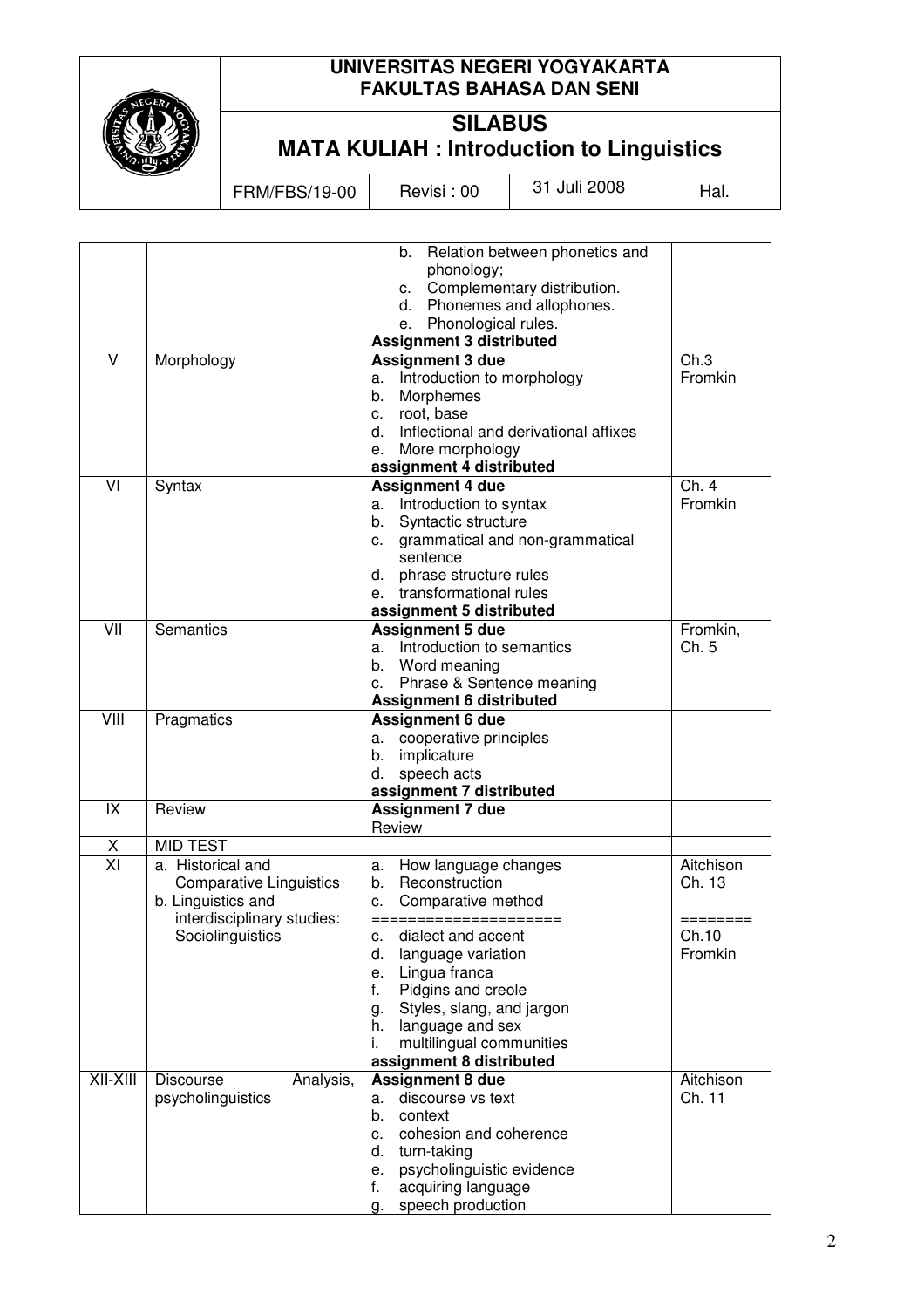

# **UNIVERSITAS NEGERI YOGYAKARTA FAKULTAS BAHASA DAN SENI**

# **SILABUS MATA KULIAH : Introduction to Linguistics**

FRM/FBS/19-00 Revisi : 00  $\vert$  31 Juli 2008  $\vert$  Hal.

|     |                             | language and the brain<br>h.          |           |
|-----|-----------------------------|---------------------------------------|-----------|
|     |                             | assignment 9 distributed              |           |
| XIV | Ferdinand de Saussure: the  | <b>Assignment 9 due</b>               | Finch     |
|     | father of linguistics       | langue<br>a.                          |           |
|     |                             | b.<br>parole                          |           |
|     |                             | langage<br>c.                         |           |
|     |                             | syntagmatic and paradigmatic<br>d.    |           |
| XV  | Transformational<br>Grammar | deep and surface structure<br>a.      | Aitchison |
|     | & Functional Grammar        | transformational grammar<br>b.        | Ch. 16-18 |
|     |                             | language as a system of meaning<br>c. | Finch     |
|     |                             | metafunction<br>d.                    |           |
|     |                             | assignment 10 distributed             |           |

# **IV. REFERENSI/ SUMBER BAHAN**

### **A. Wajib :**

- 1. Fromkin. 2003. Introduction to Language.
- 2. Aitchison, Jean. 1999. Linguistics: teach yourself. Mac Graw Hill.
- 3. Finch, G. Linguistic Concepts and Terms. Macmillan Press LTD

#### **B. Anjuran :**

- 1. The Cambridge: Encylopedia of the English Language
- 2. Some articles from internet

### **V. EVALUASI**

| No | Komponen Evaluasi | Bobot (%) |
|----|-------------------|-----------|
|    | Attendance        | 10%       |
| 2. | Presentation      | 20%       |
| З. | Homework          | 20%       |
| 4. | Mid Test          | 25%       |
| 5. | <b>Final Test</b> | 25%       |
|    | Jumlah            | 100%      |

### **1. Contact Information**

Lecturer : Siti mukminatun, M.Hum.

Email : sitimukminatun@uny.ac.id

#### **2. Workload and grade calculation:**

**10% Participation**. Half of the participation grade is equivalent to attendance. At the beginning of every lecture and presentation, all students will sign their initials on the attendance sheet. The attendance sheet will be removed after the first 20 minutes of class. You may miss 3 lectures.

**20% Homework**. There will be a small homework assignment due almost every week. All homework must be word-processed; handwritten assignments will not be accepted or graded. Homework assignments will usually come from your textbook.